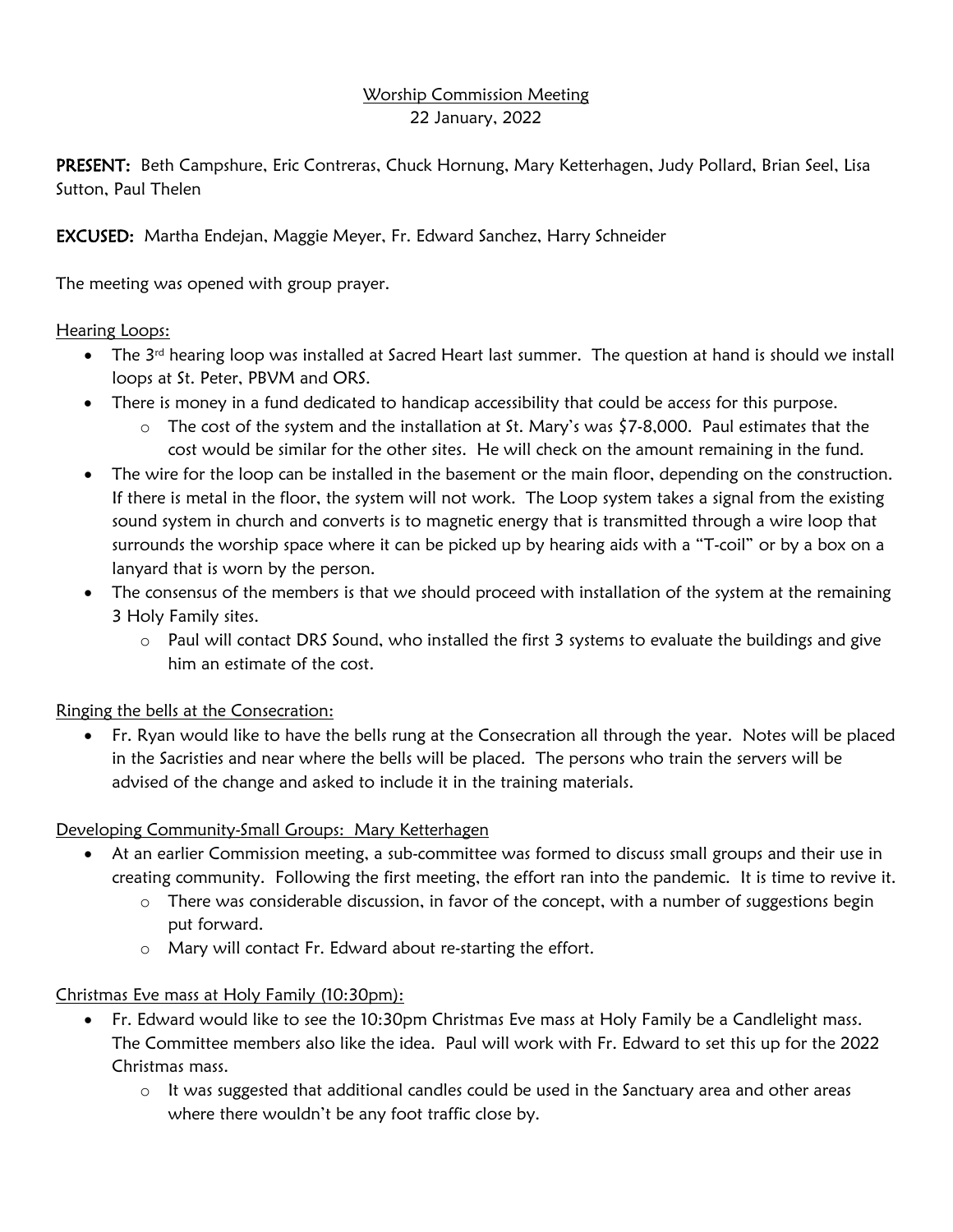Old Vestments:

• Paul was contacted by the Sexton of Calvary Cemetery asking if Holy Family had any vestments that they no longer use that could be donated to Calvary. There are chasubles at all of the sites that aren't in regular use. Paul will speak with Fr. Edward to look at what is at each site and select one each green, purple and white to donate to Calvary.

## Patron Feast Days:

- As per discussion at our last meeting, the first venture into celebrating the feast day at one of our sites was held at Presentation. It was considered a success.
	- o The feast day was on a Sunday.
	- o Floral arrangements were ordered and there was a social following the mass. The Sacred Heart Choir lead the music.
- The next site on the calendar will be Our Risen Savior n the  $3<sup>rd</sup>$  Sunday of Easter, which falls on May 1 this year.
	- o Martha has already begun to plan for the event.
- Sacred Heart will be next, the  $3^{rd}$  Friday after Pentecost, June 24 this year and St. Peter's follows on Wednesday, June 29.
	- $\circ$  Following discussion, it was suggested that we investigate evening masses at those sites on the 24th and 29.
	- $\circ$  Lisa will speak with Fr. Edward to see if the priests would be supportive of this idea. Lisa will also speak to the representatives of both sites about preparations such as decorating and socials. We will have another Commission meeting in May to complete planning.

## Adoration: Lisa Sutton:

- With memorials for Lisa's parents and in-laws, Lisa and her family purchased new candle stands for the Sanctuary at Sacred Heart and also had some of the other stands refurbished for in the Eucharistic Chapel.
- The Corpus Christi procession from St. Mary's to Veterans" Park was well attended.
	- $\circ$  This year, the Archdiocese will be introducing a new movement relative to Adoration, so there may be some changes in the procession and other efforts to promote/increase Adoration.

## Lent:

- There has been no discussion about a theme for Lent. We should let the season stand on its own.
- Mary asked about the Living Stations that had been planned for several years ago. Paul advised that the idea is still "living". While it probably will not happen this year, the backgrounds and other props are ready, and Eva plans to move ahead at some point.
- Eric inquired about the possibility of a bilingual mass on Palm Sunday
	- $\circ$  There was considerable discussion, including, what mass would we do that at, would it be an existing mass time/location, an added time and/or location; how would the Hispanic and Anglo communities receive it.
		- Eric advised that Palm Sunday is an important in the faith life of the Hispanic Community.
		- There was no final decision made, but we all realize that there needs to be a greater understanding of the Hispanic culture in the church by the Anglo population of the congregation.